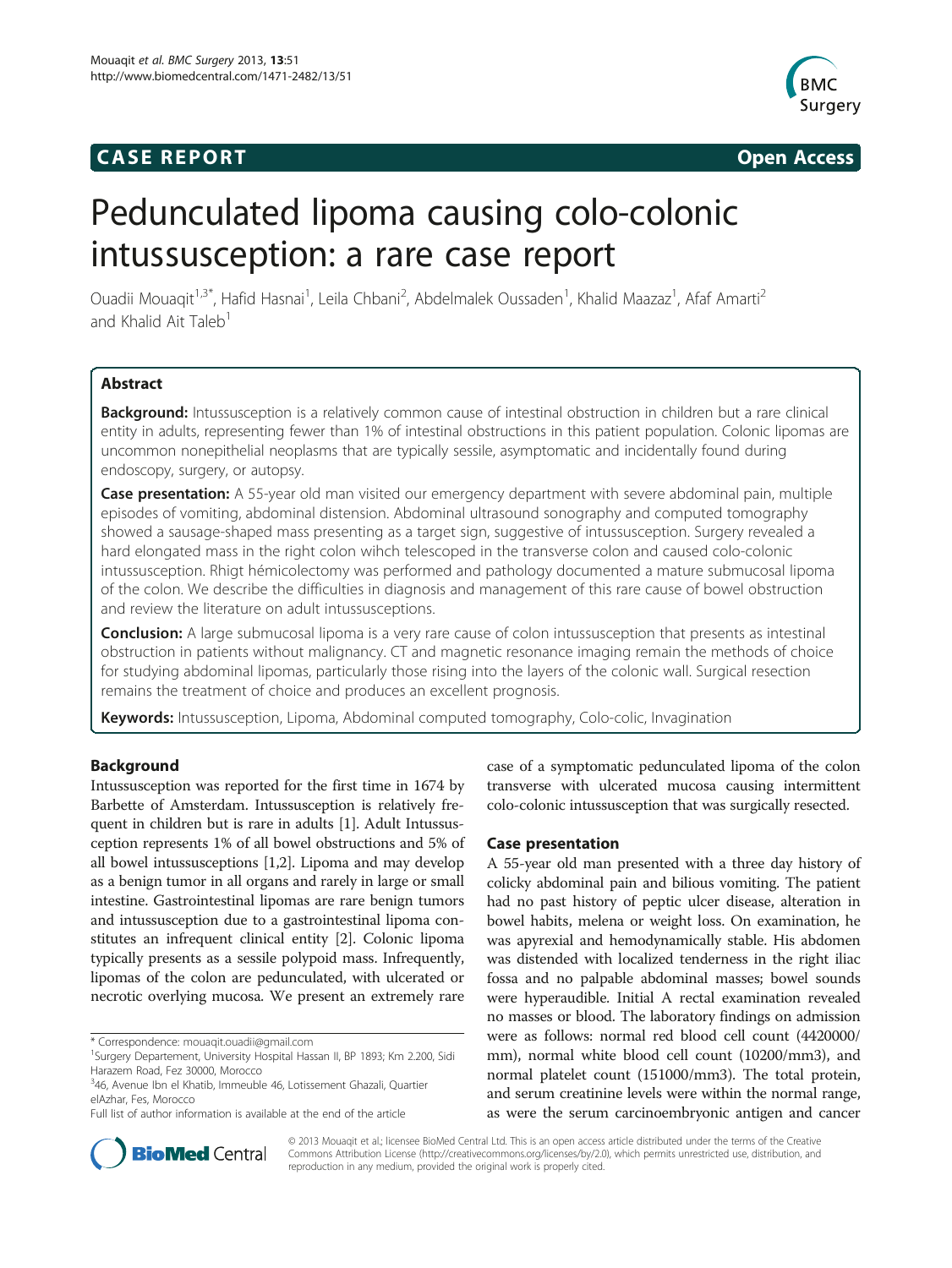antigen19-9 levels. Abdominal CT showed a target signor sausage-shaped lesion typical of an intussusception that varied in appearance relative to the slice axis. More headside scans showed a low-density homogenous mass measuring 3 cm that was considered to be the leading point for the invagination (Figure 1). These findings led to a diagnosis of intussusceptions induced by a lipoma. Colonoscopy was performed to assess the lesion further and attempt to reduce the intussusception however when this was not possible. The patient was transferred to the operating room for exploratory laparoscopy, which revealed the presence of a colo-colonic intussusception in the right colon. Because of compromised perfusion and swelling of his colonic wall and because of an unsuccessful attempt at manual desinvagination, a right hemicolectomy was performed. The continuity single-layer end-to-end ileotransverse anastomosis. The postoperative period was uneventful and the patient was discharged on the sixth postoperative day. Macroscopic assessment of the resected specimen showed the presence of a round pedunculated colonic polypoid tumor of  $3 \times 3 \times$ 4,5 cm in size with the features of lipoma, causing intussusception of the ascending colon into transverse colon (Figures 2 and [3\)](#page-2-0). The histological examination revealed mature fat cells, connective tissue, and scattered blood vessels within the removed submucosal mass (Figure [4](#page-2-0)). There was no evidence of dysplasia or malignancy.

## Conclusion

Intussusception remains a rare condition in adults, representing 1% of bowel obstructions or 0.003% to 0.02% of all hospital admissions. 90% of adult intussusceptions have an organic cause, 60% developing due to neoplasms (60%



Figure 2 A pendulant polipoid submucosal tumor of the transverse colon served as a lead point for the intussusception.

malign and 24–40% benign) [\[1\]](#page-3-0). Adult colonic intussusception is caused by a primary carcinoma in 65–70% of all cases. Colonic lipoma as leading cause is uncommon [[3](#page-3-0)]. They are more common in women with a peak incidence between 50 and 60 years old [\[4,5\]](#page-3-0). Most are found in the cecum, located submucosally. Colonic lipoma typically presents as a sessile polypoid mass, arising from the submucosa with an intact mucosa. Infrequently, lipomas of the colon are pedunculated, with ulcerated or necrotic



lipoma was detected within the lumen of the intussuscipiens.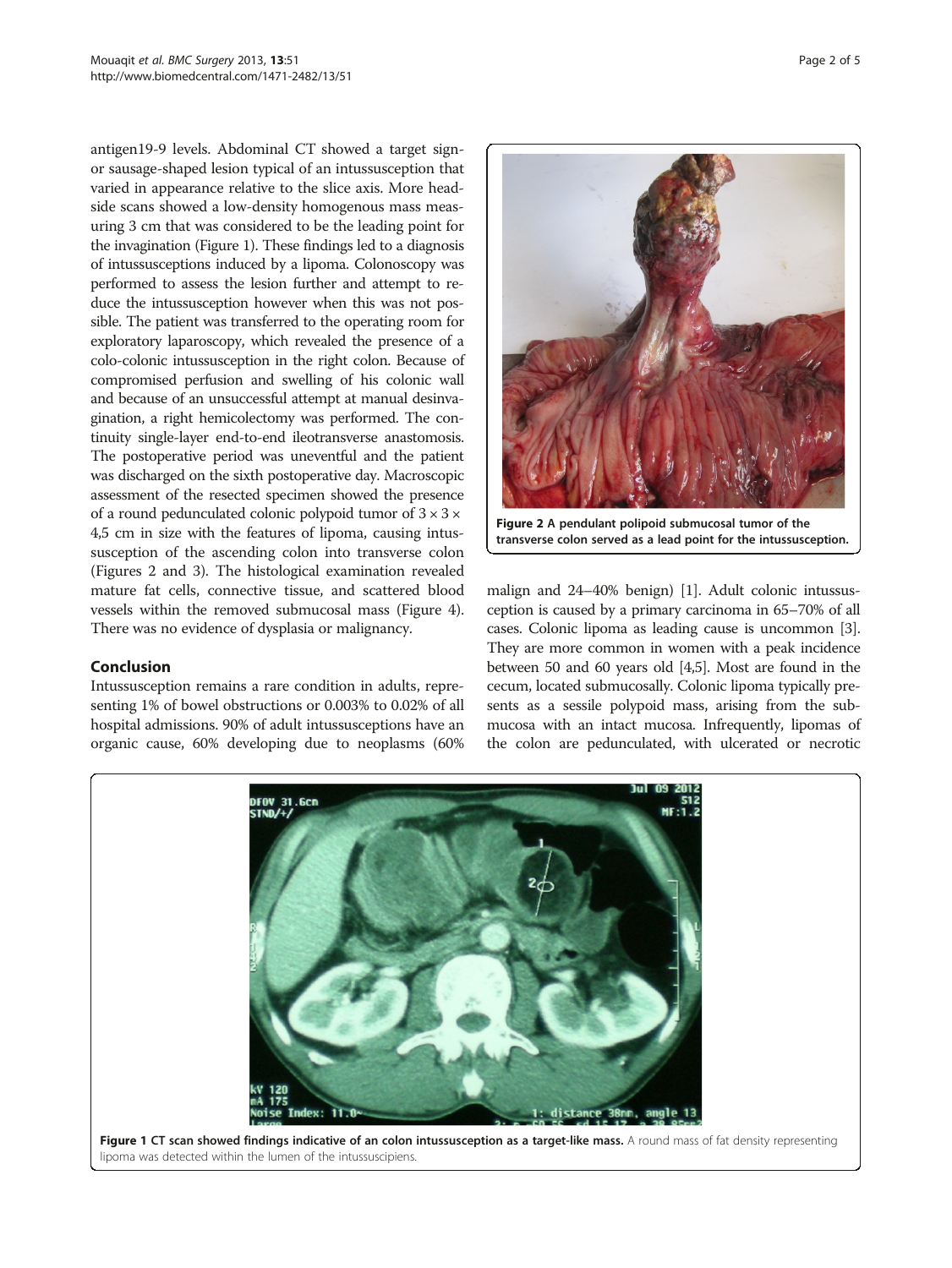<span id="page-2-0"></span>

overlying mucosa. Several possible mechanisms have been proposed to explain this situation: (a) a tumor may act as a foreign body causing violent peristalsis, so that the contracted central part of the bowel easily moves into the dilated distal part; (b) intussusception may be due to altered muscle function caused by a tumor or bowel paralysis; and (c) a tumor may be grasped and pulled forward by traction [[6,7](#page-3-0)]. The clinical presentation of intussusceptions can be very diverse in the adult [\[3,4,6](#page-3-0)]. Abdominal pain is the most common symptom followed by obstruction and



Figure 4 A histopathologic examination of the tumor revealed fat cells proliferating in the submucosal layer.

palpable mass. Common symptoms are abdominal pain, vomiting, and bloody stools presenting for many days or even weeks. Physical examination may show a palpable "sausage-like" mass, and blood tests may show significant leucocytosis. Since only about 9% to 10% of adult intussusceptions present with the typical triad of abdominal pain, palpable abdominal mass and bloody stool. A study in the Mayo clinic showed that 94% of lipomas are asymptomatic however isolated lipomas may present with non specific abdominal pain, bleeding and constipation [[5](#page-3-0)]. The preoperative diagnosis is usually very difficult [[1,4,8\]](#page-3-0). Imaging modalities can contribute to the preoperative diagnosis of colonic lipomas. Barium enema usually reveals a filling defect; however this finding is no specific of colonic lipoma or any other type of colonic neoplasm. On CT a lipoma has a uniform appearance with fat-equivalent density and a smooth border(−40 till −120 Hounsfield units) [\[9\]](#page-3-0). However, even if the radiological image may suggest strong evidence for the existence of a lipoma, radiologists will often also mention other more malignant options in their differential diagnosis. Recent reports [\[10\]](#page-3-0) in the literature have suggested that abdominal CT scanning is the preferred radiologic modality for diagnosing intussusception from colonic lipomas. The sensitivity of CT scan to correctly diagnose intussusceptions has been reported from 71.4%- 87.5% while its specificity in adults has been reported to be 100% as verified by the subsequent surgery. For patients with features typical of colonic lipoma, CT reliably confirms the diagnosis. However, intussuscepted lipomas may not demonstrate normal fat attenuation and may have a heterogeneous appearance reflecting the degree of infarction and fat necrosis present at the time of radiologic evaluation [\[11\]](#page-3-0). Some investigators have recommended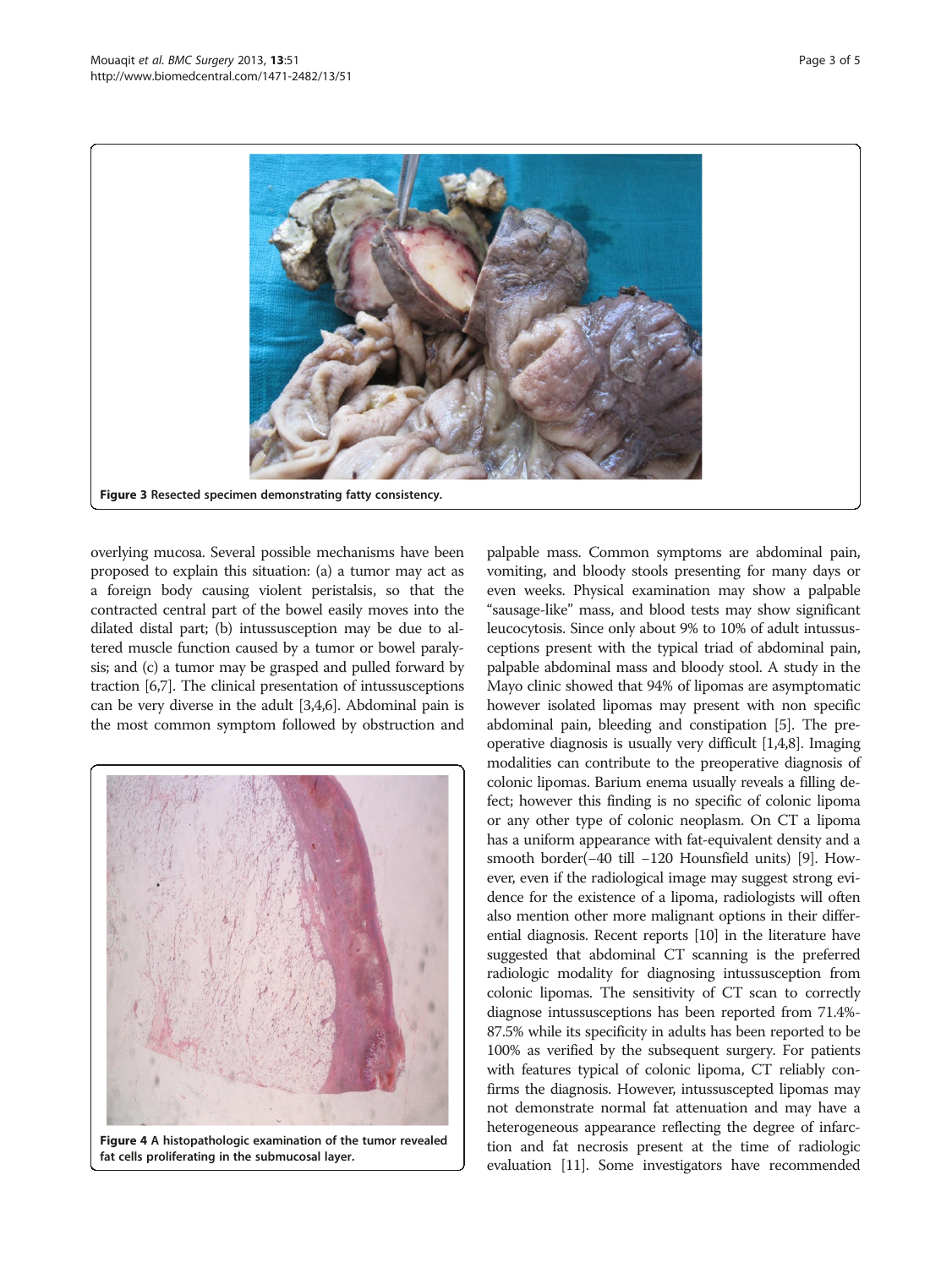<span id="page-3-0"></span>enteroclysis for intussusception diagnosis, but only one case has been reported [12]. Magnetic resonance imaging is particularly able to detect fatty lesions because of signal intensity characteristics typical for adipose tissue mainly on T1-weighted and fat-suppressed images. However, this imaging modality is seldom used for detecting and studying intestinal neoplastic lesions [10]. Colonoscopy can usually distinguish colonic lipomas from cancer and other neoplasias, especially when the overlying mucosa is intact. However it should be kept inmind that in few cases, accurate preoperative diagnosis can be difficult [13]. In view of the uncertain etiology and diagnosis and high incidence of malignancy (approaching 50%), the treatment of intussusception in adults is invariably surgical resection [2,4-6]. The majority of authors recommend surgery as the standard method of treatment for every colonic lipoma greater than 2 cm in size [4,6]. Surgical treatment includes resection, colotomy with local excision, limited colon resection, segmental resection, hemicolectomy, or subtotal colectomy. The choice of any of the above mentioned surgical interventions mainly depends on the lipoma size, location, and the presence or absence of definite preoperative diagnosis or disease complications. The time and the type of the surgical intervention differ and depend on the site, cause, and degree of obstruction. Most surgeons agree that resection is necessary, particularly in colonic intussusceptions and in older patients, because of the possibility of a malignant tumor. Some authors have recommended a selective approach to resection, depending on the site of intussusception, which influences the type of pathology [1,14]. Chang and colleagues [\[15\]](#page-4-0) recommended operative reduction for small-bowel intussusceptions but not for colonic intussusceptions. Gupta and colleagues [\[16\]](#page-4-0) reported resection in 70% of colonic intussusceptions. During last years a few selected cases of successful laparoscopicresection under colonoscopic guidance of symptomatic colonic lipomas have been reported [[17,18\]](#page-4-0). The present case highlights the possibility of intussusception with an unusually benign cause, such as lipoma, when adult patients present with nonspecific abdominal symptoms and small bowel obstruction. Diagnosis can be determined radiologically or colonoscopically. CT imaging remain the methods of choice for studying abdominal lipomas, particularly those rising into the layers of the colonic wall. Surgical resection remains the treatment of choice and produces an excellent prognosis. Additional reports of intussusception in the adult population are needed to optimize the standard management for this uncommon disease.

## Consent

Written informed consent was obtained from the patient for publication of this case report and accompanying images.

#### Abbreviations

CT: Computed tomography; MRI: Magnetic resonance imaging; CS: Colonoscopy; ECS: Enema contrast study; ND: Not described.

#### Competing interests

The authors declare that they have no competing interests.

#### Authors' contributions

All of the authors were involved in the preparation of this manuscript. OM performed the operation and revised the manuscript. HH was an assistant surgeon and made substantial contributions to conception and design. LC described histological finding and was involved in drafting the manuscript. All authors read and approved the final manuscript.

#### Acknowledgements

Thanks are due to our general surgery colleagues. Our thanks are also due to Dr. Hafid Hasnai for helping in preparation of the manuscript.

#### Author details

<sup>1</sup>Surgery Departement, University Hospital Hassan II, BP 1893; Km 2.200, Sidi Harazem Road, Fez 30000, Morocco. <sup>2</sup>Departement of Pathology, University Hospital Hassan II, BP 1893; Km 2.200, Sidi Harazem Road, Fez 30000, Morocco. <sup>3</sup>46, Avenue Ibn el Khatib, Immeuble 46, Lotissement Ghazali Quartier elAzhar, Fes, Morocco.

#### Received: 8 February 2013 Accepted: 28 October 2013 Published: 30 October 2013

#### References

- 1. Krasniqi AS, Hamza AR, Salihu LM, Spahija GS, Bicaj BX, Krasniqi SA, Kurshumliu FI, Gashi-Luci LH: Compound double ileoileal and ileocecocolic intussusception caused by lipoma of the ileum in an adult patient. A case report. J Med Case Rep 2011, 5:45.
- 2. Marinis A, Yiallourou A, Samanides L, Dafnios N, Anastasopoulos G, Vassiliou I, Theodosopoulos T: Intussusception of the bowel in adults: a review. World J Gastroenterol 2009, 15(4):407–411.
- 3. Wang N, Cui XY, Liu Y, Long J, Xu HY, Guo RX, Guo KJ: Adult intussusception: a retrospective review of 41 cases. World J Gastroenterol 2009, 15:3303–3308.
- 4. Howard N, Pranesh N, Carter P: Colo-colonic intusussception secondary to a lipoma. Int J Surg Case Rep 2012, 3(2):52–54.
- 5. Ghidirim G, Mishin I, Gutsu E, Gagauz I, Danch A, Russu S: Giant submucosal lipoma of the cecum: report of a case and review of literature. Rom J Gastroenterol 2005, 14(4):393–396.
- 6. Atmatzidis S, Chatzimavroudis G, Patsas A, Papaziogas B, Kapoulas S, Kalaitzis S, Ananiadis A, Makris J, Atmatzidis K: Pedunculated cecal lipoma causing colo-colonic intussusception. A rare case report. Case Rep Surg 2012, 2012:279213. 3 pages.
- 7. Rogers SO, Lee M, Stanley A: Giant colonic lipoma as lead point for intermittent colo-colonic intussusception. Surgery 2002, 131:678–680.
- 8. Paškauskas S, Latkauskas T, Valeikaitė G, Paršeliūnas A, Svagždys S, Saladžinskas Z, Tamelis A, Pavalkis D: Colonic intussusception caused by colonic lipoma. A case report. Medicina (Kaunas) 2010, 46(7):477–481.
- 9. Gollub MJ: Colonic intussusception: clinical and radiographic features. AJR Am J Roentgenol 2011, 196(5):W580–W585.
- 10. Triantopoulou C, Vassilaki A, Filippou D, Velonakis S, Dervenis C, Koulentianos E: Adult ileocolic intussusception secondary to a submucosal cecal lipoma. Abdom Imaging 2004, 29:426–428.
- 11. Buetow PC, Buck JL, Carr NJ, et al: Intussuscepted colonic lipomas: loss of fat attenuation on CT with pathologic correlation in 10 cases. Abdom Imaging 1996, 21:153–156.
- 12. Luckey P, Kemper J, Engelbrecht V, Mudder U: Idiopathic ileoileal intussusception in an adult with spontaneous reduction during enteroclysis: a case report. Abdom Imaging 2002, 25:48-50.
- 13. Twigt BA, Nagesser SK, Sonneveld DJA: Colo-colonic intussusception caused by a Submucosal Lipoma. Case report and review of the literature. Case Rep Gastroenterol 2007, 1:168–173.
- 14. Yakan S, Caliskan C, Makay O, Denecli AG, Korkut MA: Intussusception in adults: clinical characteristics, diagnosis and operative strategies. World J Gastroenterol 2009, 15:1985–1989.